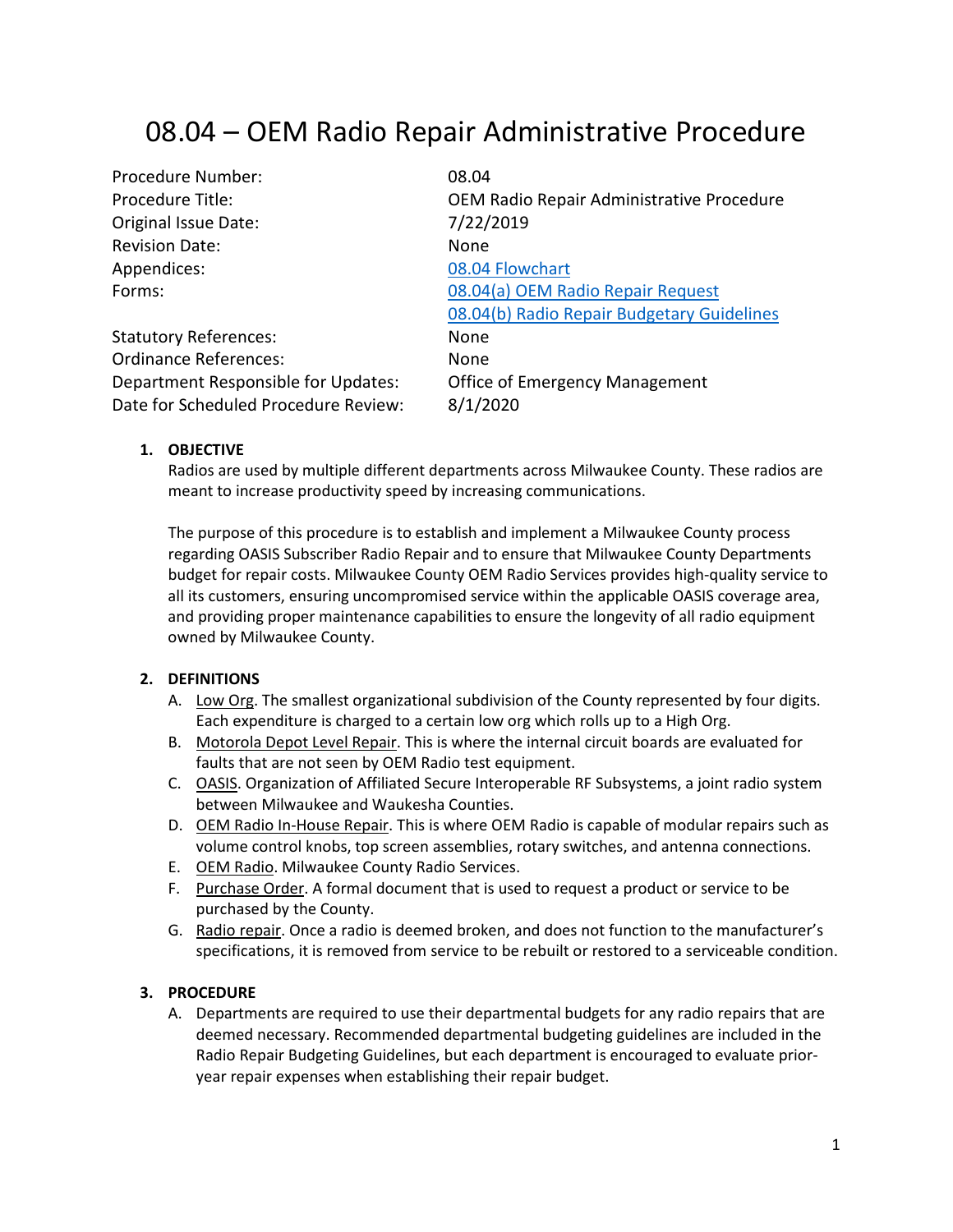- B. Generally, repairs are first come first serve basis. Mission-critical repairs will be expedited.
- C. [Radio Repair](#page-0-0) shall be resolved by the following procedure:
	- i. The customer will evaluate the radio and determine if it is broken.
	- ii. If the radio is broken, the customer will transport their radio to [OEM Radio](#page-0-1) for evaluation and testing. The OEM Radio Repair Request Form 08.04(a) must be submitted along with the broken radio or e-mailed to OEM Radio prior to drop-off.
		- o E-mail [OEMRadioServices@milwaukeecountywi.gov](mailto:OEMRadioServices@milwaukeecountywi.gov) for radio repair service.
		- o Radio Drop off point is 821 W State Street, Room B17, Milwaukee WI 53172. (Safety Building room B17.)
		- o Please indicate if a loaner is needed on the initial radio repair request. A loaner can be provided for the duration of the radio repair.
	- iii. OEM Radio will inform the customer of the discrepancy found with the radio and provide an appropriate quote to have the radio repaired by either Motorola Depot [repair](#page-0-1) o[r in-house](#page-0-2) repair.
	- iv. If the radio can be repaired in-house, the cost of the parts will be quoted, and the customer is to order replacement parts as quoted by OEM Radio, within the Milwaukee County purchasing system.
	- v. In-house repairs will be documented on the OEM Radio tracking log. If the radio must be sent to Motorola Depot for repair, the customer will provide OEM Radio with a copy of an approved [purchase order](#page-0-3) in the amount of the repair quote.
	- vi. In-house repair timeline is generally 1 week.
- D. Repair documentation shall be resolved by the following procedure for shipment to Motorola:
	- i. OEM Radio will document the repair on Motorola's website when opening a repair work ticket after the approved purchase order is received.
	- ii. OEM Radio repair tracking log will be updated prior to any radio repairs or shipment to Motorola.
	- iii. Motorola Depot repair timeline is generally 3-6 weeks.
- E. Shipping to Motorola shall be resolved by the following procedure:
	- i. OEM Radio will ship all radios for repair, the customer will pay shipping and insurance costs.
	- ii. All shipments MUST be insured for the value of the radio in new condition. Refer to Form 08.04(b) - Radio Repair Budgetary Guidelines.
	- iii. All shipments will be charged to the customer's appropriate [Low](#page-0-4) Org number.
- F. Returning repaired radios from Motorola shall be resolved by the following procedure:
	- i. OEM Radio will accept shipment of the repaired radios from Motorola.
	- ii. OEM Radio will update tracking log for radios received.
	- iii. OEM Radio will verify programming. If the programming is not correct, OEM Radio will reprogram the radio with the customer's specific program.
	- iv. The customer will be notified via phone or email when the radio is ready for pickup from OEM Radio.